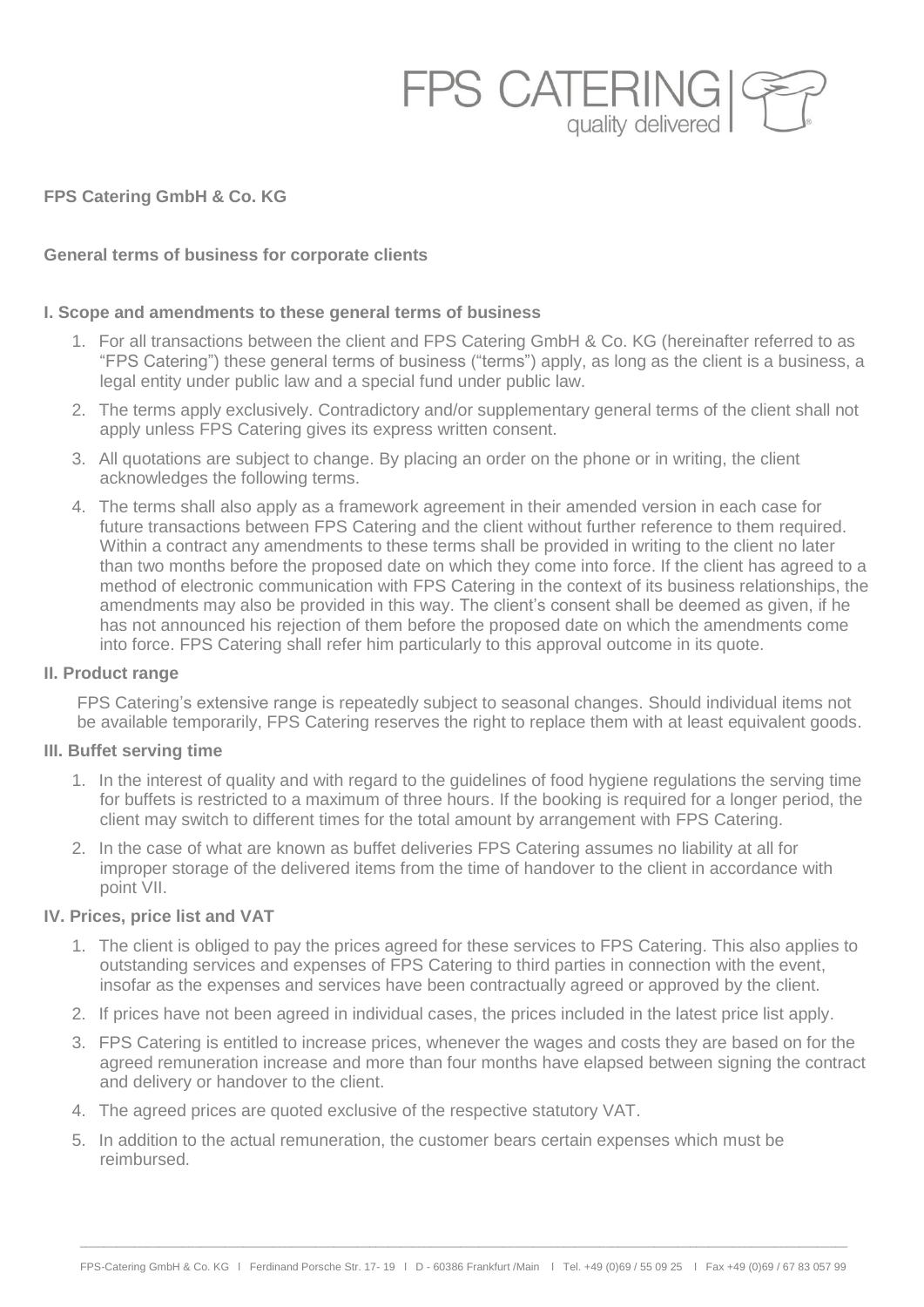

#### **V. Due date, down payment, default**

- 1. The following rules shall apply to contracts in the "event", "business" and "trade fair" sectors: Unless otherwise agreed in writing, an advance payment in the amount of 80% of the order sum shall be due immediately after conclusion of the contract for orders with a value of 3.000,- EUR net or more. The remaining 20 % of the order amount shall be due immediately after the event.
- 2. For customers located outside of Germany, 100% prepayment will always be charged. This must be paid by bank transfer or credit card. For possible additional orders credit card details need to be indicated with the order.
	- 2.1. For orders from 5.000,- EUR net, we will reserve an additional 20% of the net order amount as a deposit on the customer's credit card. This amount is intended to secure any additional orders. The invoice will only be made after the end of the fair.
	- 2.2. We accept American Express, MasterCard and Visa.
- 3. The payments are to be made by bank transfer at the client's expense.
- 4. Our invoices are due for payment immediately upon receipt without deduction. In the event of delayed payment we are entitled to charge interest at the rate of 9% points above the base rate in accordance with § 247 BGB (Civil Code). We are entitled to demand any further compensation for damages and invoke other statutory rights, in particular to demand payment of a lump sum of €40.
- 5. The customer reports the correct invoicing address together with signing the contract. Should invoices have to be changed due to name or address changes we will charge an administrative fee of 15,- EUR net of VAT.

### **VI. Withdrawal, cancellation, costs, change in guest numbers, payment obligation despite strikes**

- 1. The client always has the right to withdraw from the contract. Insofar as no other written agreements have been made between the client and FPS Catering, FPS Catering has the right to reasonable compensation as follows.
	- 1.1. After an order is placed, in the event of cancellation up to seven full working days before the first day of event, we shall invoice 80% of the last valid quotation.
	- 1.2. In the event of cancellation up to three full working days before the first day of event, we shall invoice 90% of the last valid quotation.
	- 1.3. In the event of cancellation less than three full working days before the first day of event, we shall invoice 100% of the last valid quotation.
- 2. If no amount has yet been contractually agreed for food and beverages, charges will be calculated based on the lowest priced buffet or menu of the valid event quotation in each case.
- 3. Contracts concluded for premises are charged based on the cancellation conditions of the respective lessor.
- 4. The client does not owe any compensation in accordance with paragraphs 1,2 and 3, if he can prove that FPS Catering has not incurred any damages or depreciation as a result of a cancellation or that the damages or depreciation are significantly lower than the lump sum.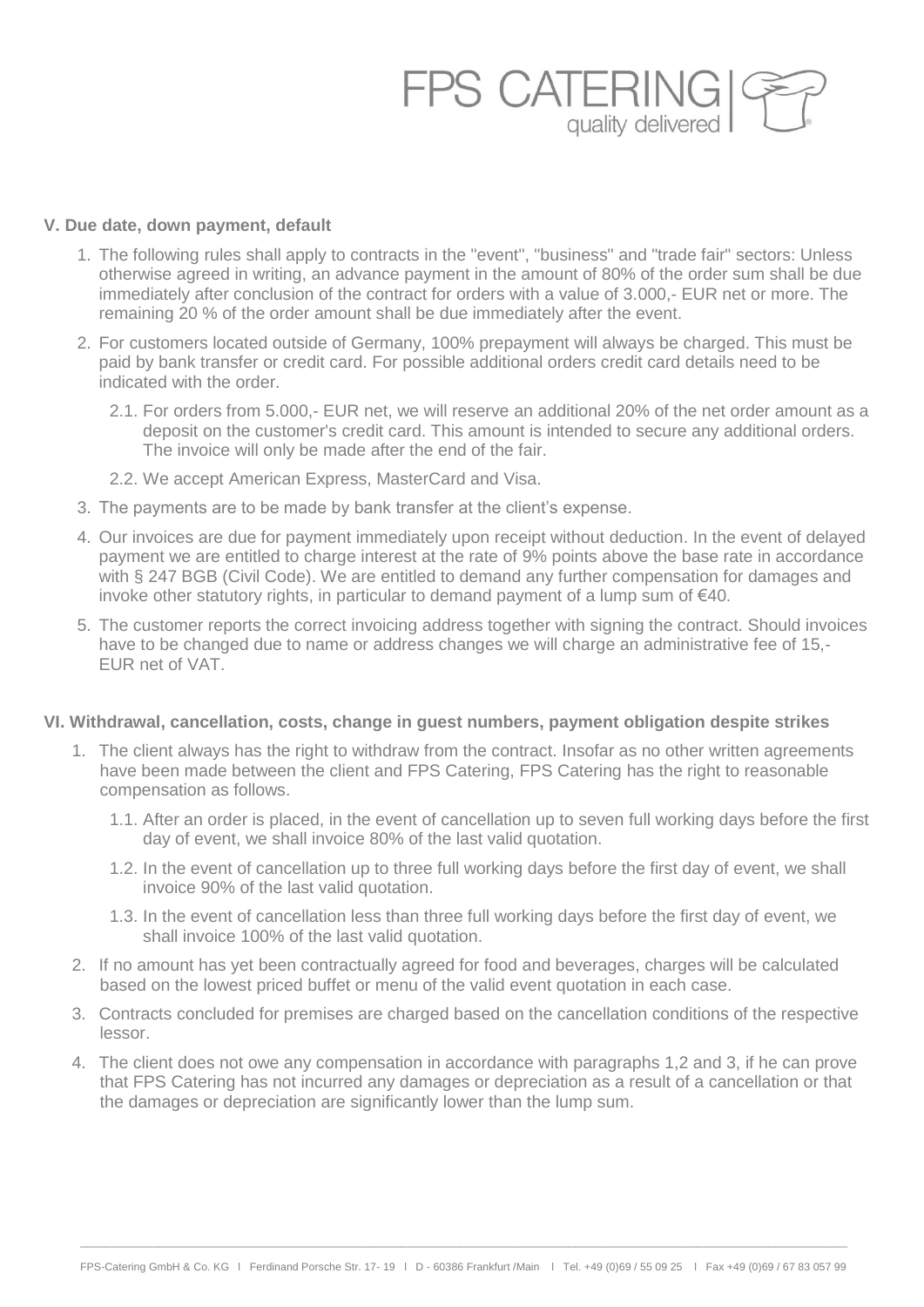

- 5. The client is obliged when ordering to notify FPS Catering of the likely number of guests. FPS Catering must be informed in writing of the menu plan and other important details for the event no later than ten full working days before the day of event, in order to ensure thorough preparation. The final number of guests can be told to FPS five days before the day of event. With orders placed at short notice the decision must be notified in writing after the quote is submitted.
- 6. The client is obliged to notify FPS Catering of the exact course of the event no later than three working days before the event, otherwise the requested event schedule cannot be guaranteed.
- 7. If the number of guests is reduced by more than 10% FPS Catering is entitled to increase the agreed prices per person appropriately.
- 8. In the event that the number of guests deviates upwards the actual number of guests will be charged.
- 9. The client is also obliged to pay for goods and services ordered if his business is affected by strikes.

# **VII. Transport, transfer of risk, handover**

- 1. If FPS Catering ships the delivery item to a location other than its company headquarters, the risk is transferred to the client, as soon as FPS has delivered the goods or leased item to the shipper, carrier or other third party assigned to ship them. If the shipment is undertaken with FPS Catering's own vehicles, the risk is transferred at the time the vehicles arrive at the destination designated by the client. The client bears the transport costs from FPS Catering's headquarters to the destination.
- 2. The handover of the delivery item occurs formally and immediately upon the performance of service/delivery. The client is obliged to be present at handover time or be represented by a duly authorised agent. As such, it is expressly acknowledged that a handover date shortly before the beginning of an event is not unreasonable.
- 3. Any pending partial services or reported defects shall be remedied or eliminated as soon as possible. As long as they do not significantly impair the overall performance, they do not justify a refusal to accept delivery.
- 4. If the client has made use of the service or part thereof without prior formal handover, in particular by starting to consume the delivered or prepared meals and beverages, handover is deemed completed with the initiation of usage.

# **VIII. Dates, delivery**

- 1. Delivery shall be made in line with the agreement reached separately in each case. The agreed delivery and service dates are binding, unless FPS Catering has been unable to fulfil its obligations due to the occurrence of unforeseeable, extraordinary circumstances, which it was unable to avoid despite the reasonable care taken based on the circumstances of the case or prevented by force majeure. In this case and if the delivery cannot be completed within a reasonably extended period, FPS Catering shall be exempt from its delivery and service obligations. Insofar as FPS Catering is not responsible for not complying with the delivery deadline, the client has no right to claim damages. FPS Catering is not responsible for the delay or impossibility of delivery if FPS Catering has been delayed by or not received deliveries from its suppliers (failure of suppliers to honour obligations).
- 2. Delivery shall be made to the best of his knowledge on the agreed delivery date to the delivery address designated by the client. The client shall notify when ordering of particular aspects in relation to the place of delivery, such as building sites, long routes, stairways, non-functioning lifts, etc., so that FPS Catering can adapt to these in terms of time and organisation. If FPS Catering lacks this information or if especially complex circumstances are involved concerning the place of delivery, FPS Catering reserves the right to charge a lump sum to cover additional expenses.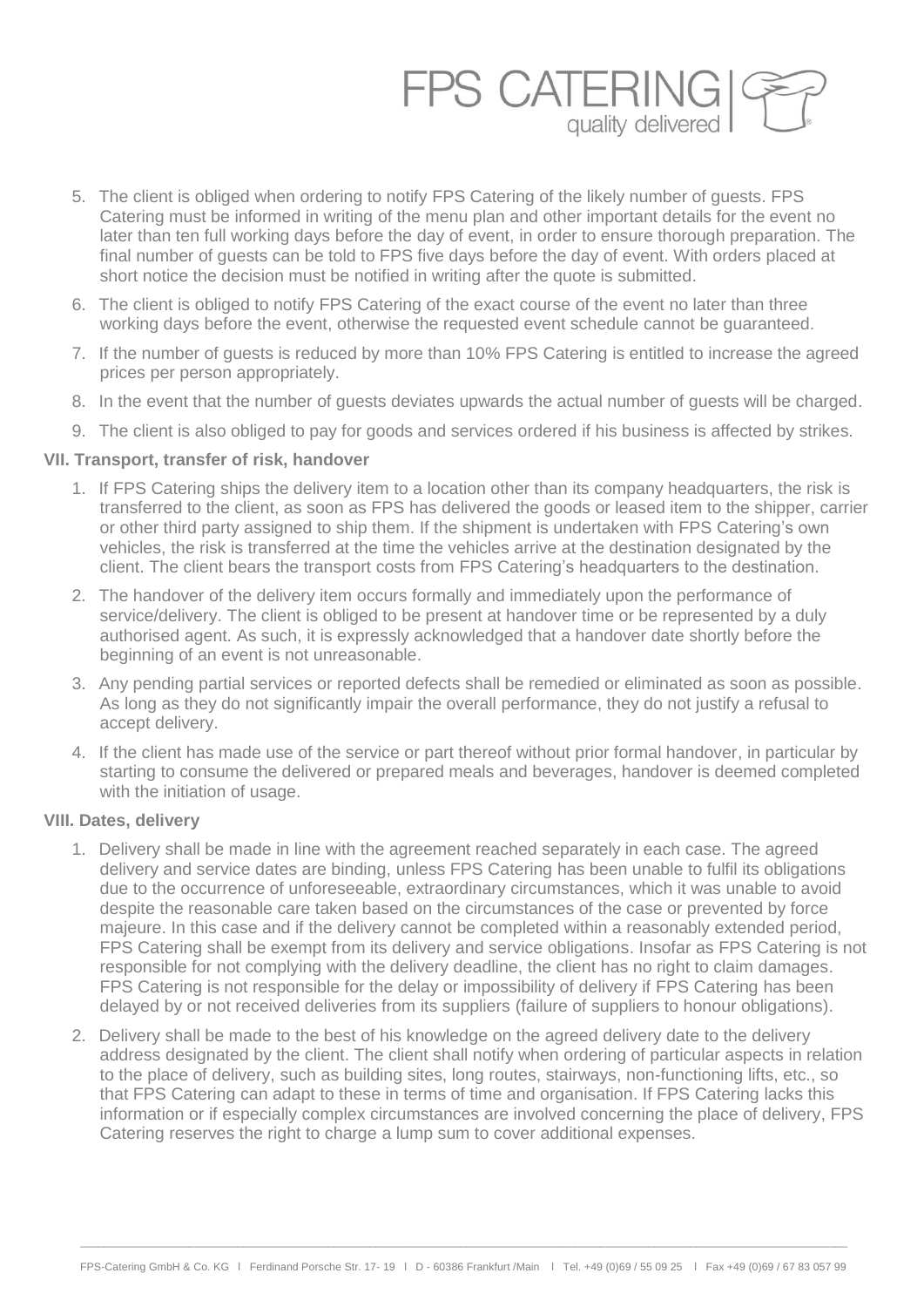

- 3. Time shifts have to be reckoned with for each delivery, on which FPS Catering can have no influence even with due diligence. The client shall obtain any official licences or parking permits required.
- 4. Delays due to force majeure, in particular unforeseeable traffic problems are not at the expense of FPS Catering. In the event of delays due to previously mentioned reasons, the agreed deadlines are postponed for the period of the delay.
- 5. The risk of loss, damage, depreciation and deterioration of the item provided is transferred to the client no later than at the handover thereof to the client.

# **IX. Defects and warranty**

- 1. Complaints due to obvious defects must be specified immediately (if possible on site) upon receipt of the goods in writing but no later than 24 hours after the event has ended. Otherwise FPS Catering's service is deemed as accepted by the client.
- 2. In the case of justified defects FPS Catering may choose the right to repair or replace the item at its discretion. If the attempt at repair fails, the client may in the case of only a minor defect undertake a price reduction or withdraw from the contract at his discretion.
- 3. FPS Catering shall continue to ensure that the goods to be delivered will be carefully and properly shipped. FPS Catering is not liable for damage to the goods incurred after delivery to the client due to improper usage, such as unsuitable storage temperatures.
- 4. The warranty does not extend to such defects that are incurred by the client due to natural wear and tear, moisture, intense heat or improper treatment or improper storage. Likewise, the warranty does not extend to reasonable variations in shape, dimensions, appearance, consistency, flavour and other characteristics of the goods, especially for food.
- 5. The limitation period for claims by the client due to defects is restricted to one year.

# **X. FPS Catering's liability**

- 1. FPS Catering is liable for damages only
	- In the event of intent,
	- In the event of gross negligence,
	- In the event of culpable injury to life, limb or health,
	- In accordance with the Product Liability Act,
	- And subject to the following provisions
- 2. In the event of culpable violation of significant contractual obligations, FPS is also liable for slight negligence, in the latter case restricted to contract-typical, foreseeable damage. Significant contractual obligations are those the fulfilment of which only enable the proper execution of the contract and on whose compliance the parties can rely and trust on a regular basis.
- 3. Any further claims are excluded.
- 4. FPS Catering is not liable for damages caused by FPS Catering's goods and food, if the client does not return leftover goods and food to FPS Catering at the end of an event but distributes them to third parties.